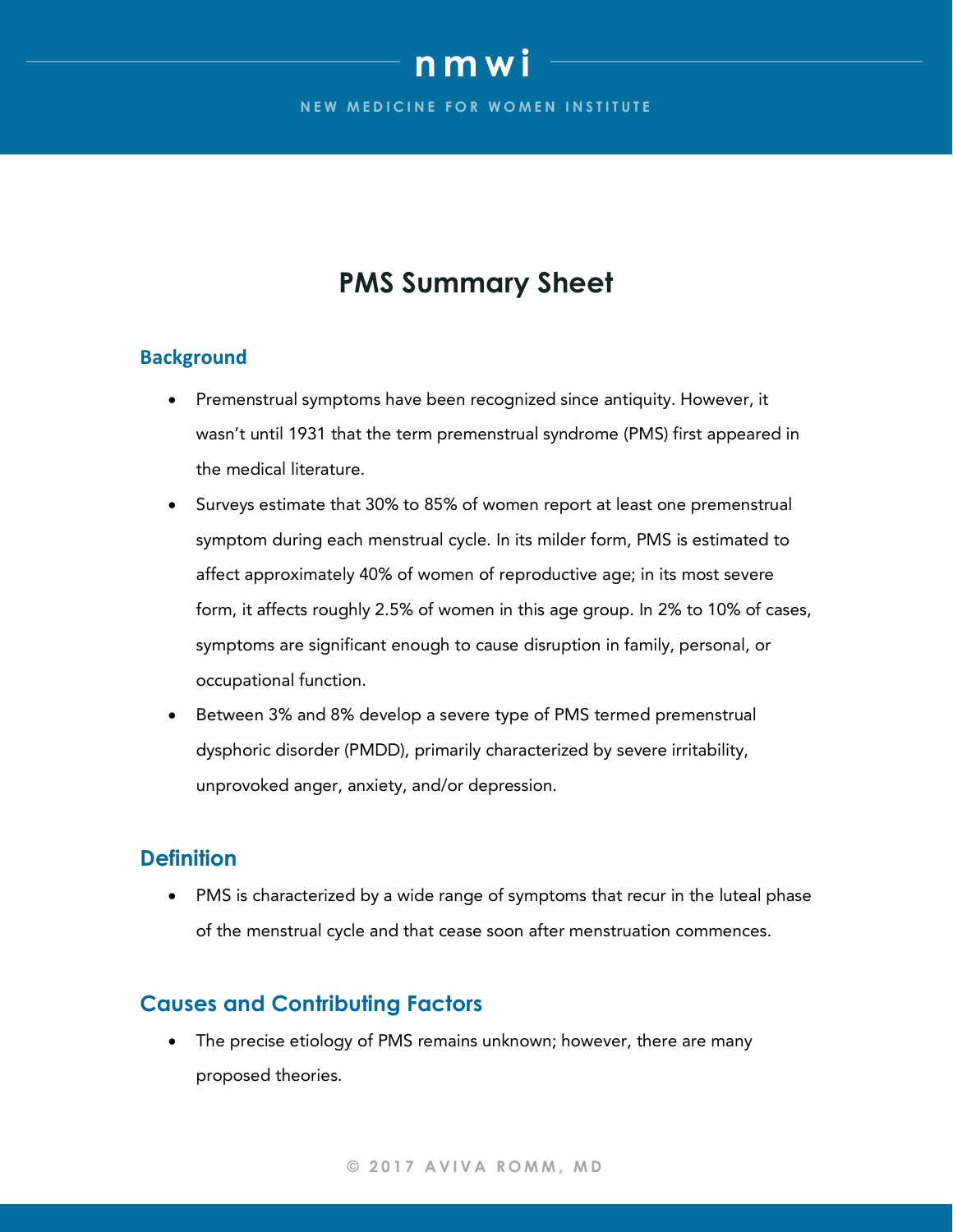- Hormonal differences: It appears PMS might not be a hormonal problem directly, but yet another powerful example of psycho-neuro-immunoendocrinology at play.
- Neurotransmitter changes: A recent hypothesis on the physiologic origins of PMS is that symptoms are related to central neurotransmitter changes occurring in response to normal fluctuations in hormone levels. It is hypothesized that women may have a greater susceptibility to changes in central neurotransmitters resulting from normal cyclical changes in sex steroids.
- Serotonin: The largest body of evidence suggests that serotonin (5-HT) is the major neurotransmitter involved in PMS and PMDD, and that progesterone may be a key mediator of PMS.
- HPA axis dysregulation: Disruption of the hypothalamic-pituitary-adrenal axis has also been recently proposed as a likely cause of PMS and PMDD, and is an interesting and promising theory.
- Inflammation: Excessive and incorrect prostaglandin (PG) synthesis has been implicated as a cause of PMS, and a deficiency of prostaglandin E1 (PgE1) at the central nervous system has been proposed to be involved in PMS. There are many nutrients important for the synthesis of PgE1. These include magnesium, linoleic acid, vitamin B6, zinc, vitamin C, and vitamin B3.
- **Diet:** Women who have PMS typically have dietary habits that are worse than the standard American diet, including consumption of more refined carbohydrates, refined sugar, dairy products, coffee, and sodium, and less protein, iron, manganese, and zinc, compared to women who do not have PMS. Research has found an inverse relationship between dietary riboflavin and thiamine and PMS and that women with PMS are more likely to have nutrient deficiencies, especially vitamin B6, vitamin E, vitamin A, calcium, and magnesium.
- **Hypothyroidism:** Low thyroid function (hypothyroidism) has been shown to affect a large proportion of women with PMS.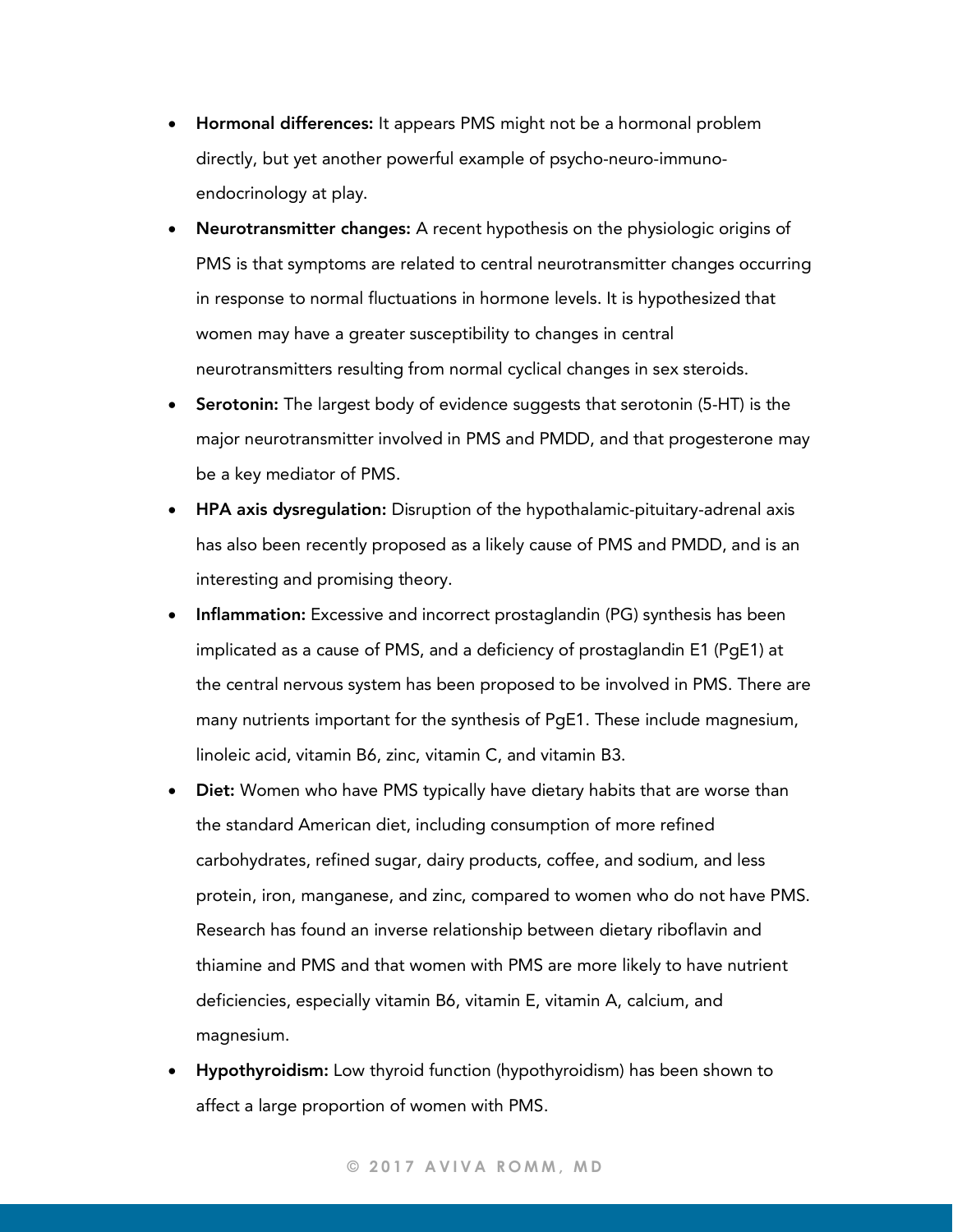- Sedentary lifestyle: Several studies have shown that women engaged in a regular exercise program do not suffer from PMS nearly as often as sedentary women.
- Environmental factors
- Stress: Current relationship/marital/sexual difficulties; poor coping skills; workplace stress, etc.
- Psychosocial factors: e.g., negative attitudes about menstruation, sense of personal disempowerment or low self-esteem, history of sexual abuse
- Cultural factors: negative attitudes about menstruation, cultural expectation that menstruation is accompanied by unpleasant symptoms
- Natural mood flows and ebbs
- Not getting needs met: need for quiet self-care incongruent with external social demands and expectations

## **Symptoms**

• Wide ranging affective and somatic symptoms during the 5 days before menses in each of 3 prior menstrual cycles, and relieved within 4 days of menses onset, including: abdominal bloating and discomfort, breast tenderness, pelvic discomfort, abnormal or increased appetite (including carbohydrate craving), weight gain, fluid retention, anxiety, confusion, headache, mood swings, angry outbursts, depression, irritability, tearfulness, social withdrawal, fatigue, altered libido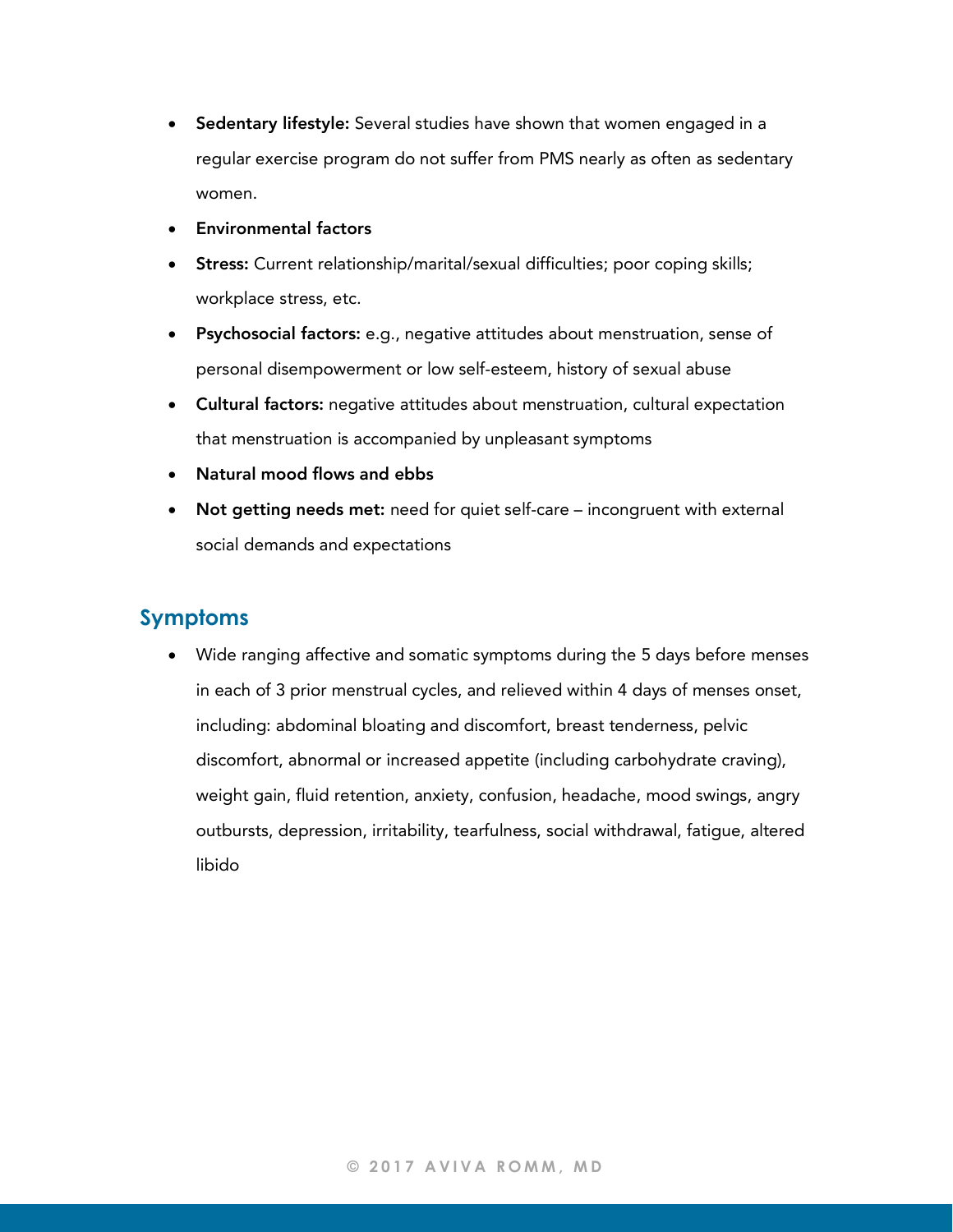## **Treatment**

#### *Conventional medicine approach:*

- The medical treatment of PMS and PMDD includes OCs and other hormonal treatment strategies, NSAIDs, SSRIs, bromocriptine, antidepressants, and diuretics, concentrating on symptom relief with specific symptom-related drug treatments.
- Most of these methods have failed to demonstrate definitive benefits over placebo, with the exception of antidepressants (particularly SSRIs) and GnRH and other ovulation suppressants, which have demonstrable benefit.

#### *Functional and integrative medicine approach:*

#### *Diet:*

- Dietary modifications may play a significant role in improving PMS symptoms.
- Adequate nutrition: Research has found that women with PMS are more likely to have nutrient deficiencies, especially vitamin B6, vitamin E, vitamin A, calcium, and magnesium. Adequate nutrition can improve stress response. In spite of the lack of literature demonstrating efficacy of many of the dietary changes commonly recommended for PMS, strategies such as improving fiber intake, reducing harmful fats, improving the intake of good-quality fats, proteins, fruits, and vegetables, and ensuring proper nutrient intake are all beneficial health practices and seem wise to recommend.
- Reducing caffeine intake: Many practitioners recommend the reduction of caffeinated products in PMS susceptible women. Many women self-report that a reduction in coffee consumption improves their symptoms.
- Reducing sugar intake: Heavy sugar consumption may increase sodium and water retention, and increase magnesium excretion. Blood sugar imbalances as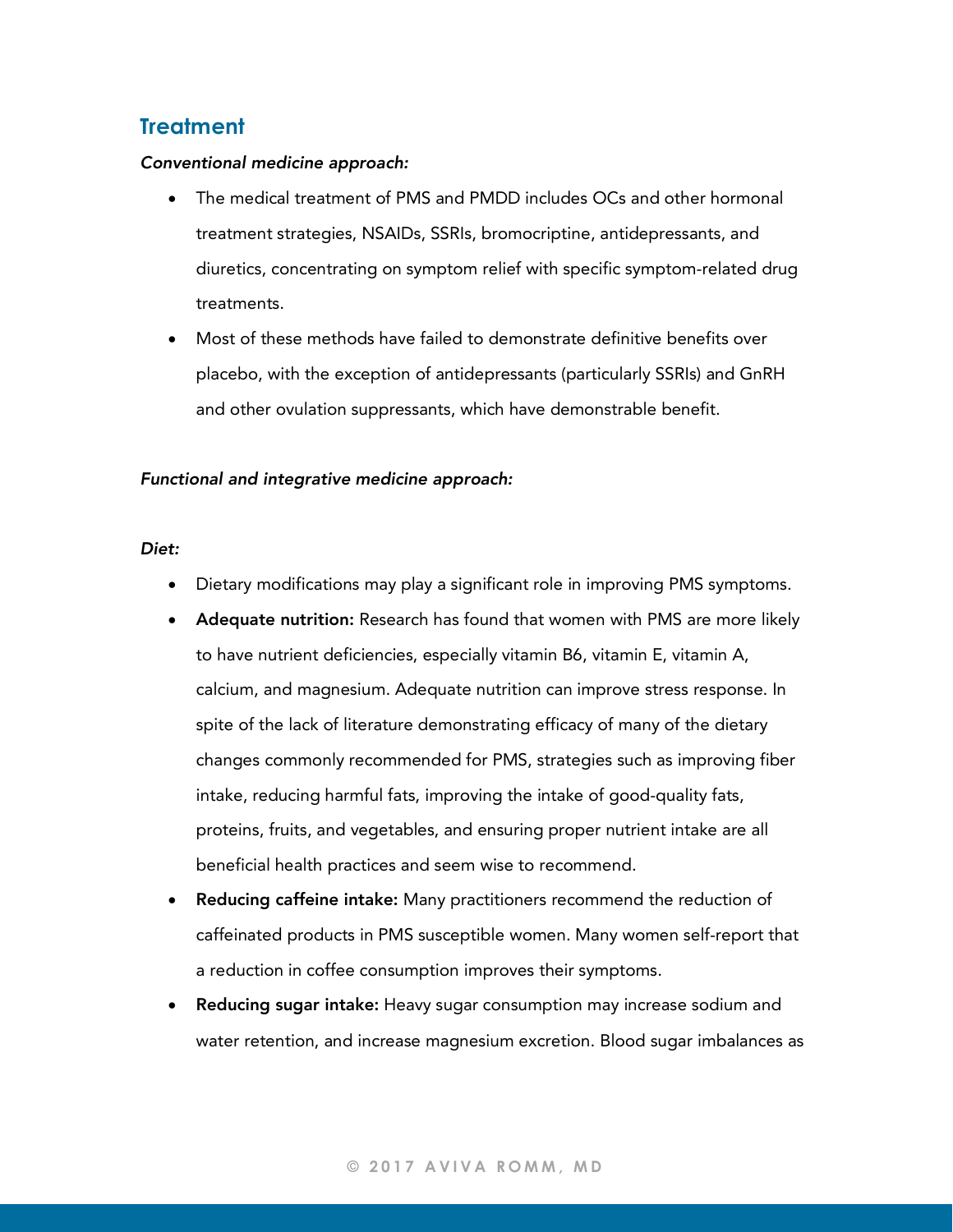a result of high sugar consumption can also negatively affect mood and lead to further sugar cravings.

#### *Lifestyle:*

- Exercise: Regular, moderate exercise improves mood and feelings of wellbeing. Study results are consistent with the belief that women who exercise frequently (but not competitive athletes) are protected from PMS symptoms. In particular, regular exercise protects against the deterioration of mood before and during menstruation. Women with PMS who exercise regularly and frequently have fewer symptoms than women who do not exercise. High exercisers experience fewer behavioral and mood changes, better concentration, and less pain. Aerobic exercise may help the physical symptoms of PMS. Frequency of exercise, rather than intensity, appears more significant in prevention and alleviation of physical and psychoemotional symptoms. Regular exercise also may increase a woman's sense of personal control and selfesteem, also shown to lead to a reduction in symptoms.
- **Quiet self-care:** Giving the permission to be self-compassionate and more introspective and feel how one feels during this time should be considered. Adequate rest can improve stress response.

#### *Botanicals:*

- Vitex (chasteberry): Chaste tree increases secretion of luteinizing hormone, and increases both progesterone, and mildly, estrogen. Clinical trial evidence suggests efficacy of chaste berry extract for PMS symptoms. Chaste berry is approved by the German Commission E for irregularities of the menstrual cycle, PMS, and mastodynia. Dose: Standardized extract (0.5% agnuside): 175 to 225 mg a day or 20 mg standardized to casticin; Liquid extract: 2-10 mL/day.
- St. John's wort: St. John's wort is prescribed for depressive symptoms of PMS or for PMDD. Trials have shown favorable results in depression, and St. John's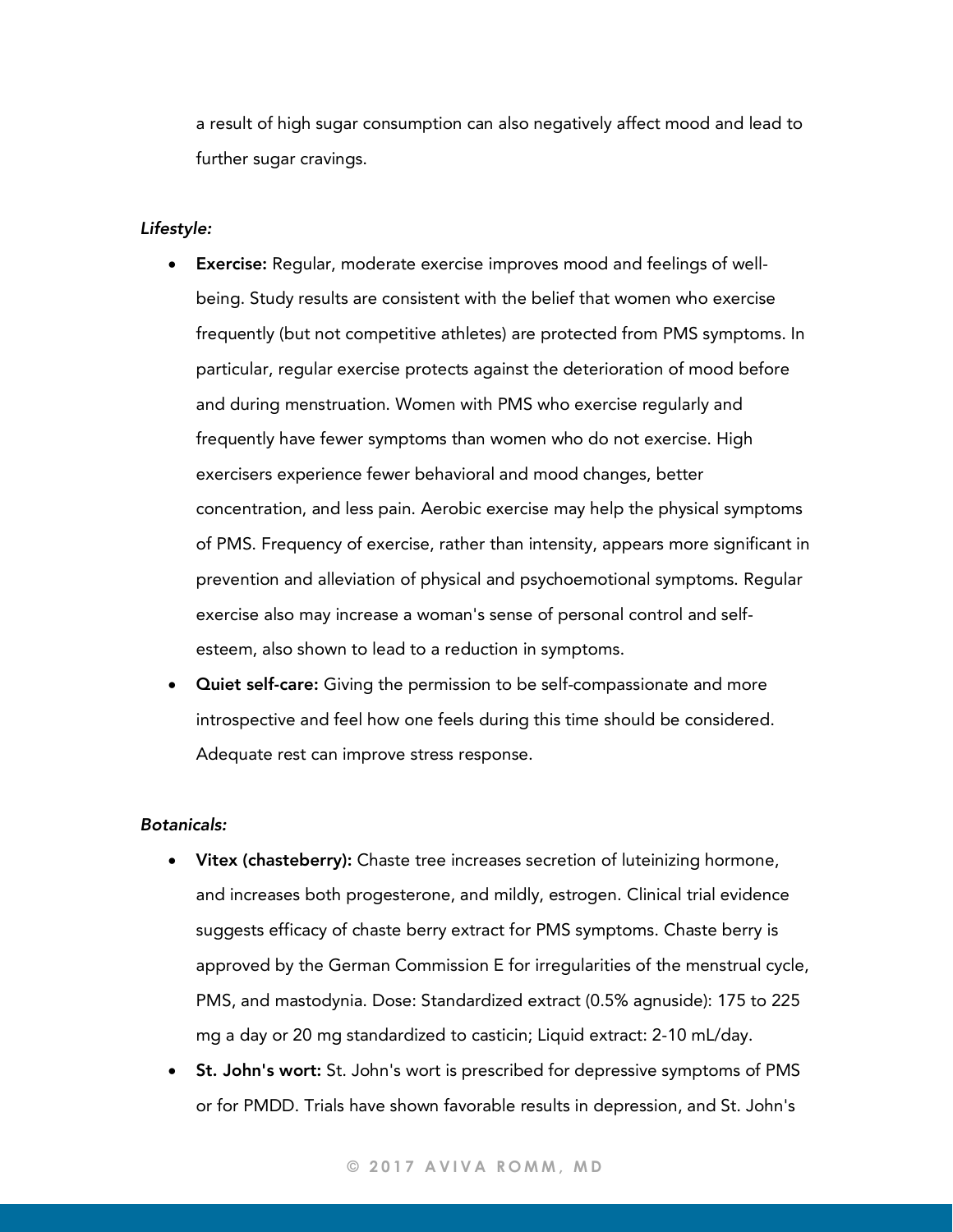wort has been compared favorably with both placebo and other antidepressants. Antidepressant drugs for PMS are increasingly prescribed during the luteal phase of the cycle only; however, St. John's wort seems to be more effective when taken all month. Dose: 300 to 600 mg standardized extract (0.3% hypericin content) TID.

- Ginkgo: Some studies show a reduction in some PMS symptoms with ginkgo. Constituents may play a role in anti-inflammatory effects, antioxidant effects, or vascular smooth muscle relaxation. Further evaluation is needed to determine whether there is an important role for ginkgo in the treatment of these PMS symptoms. Dose: 80 to 160 mg standardized extract (24% ginkgoflavonglycosides) twice daily.
- **Curcumin:** In one study, after three consecutive cycles treatment with curcumin (100 mg curcumin in capsules BID for seven days before menstruation and for three days after menstruation), total severity of PMS score had reduced from 102.6 to 42.47 (mean change of 59.59) vs. in the placebo group, total severity of PMS score changed from 106.06 to 91.60 (mean change of 14.45). Mechanisms of curcumin may include HPA axis modulation, reduction in inflammatory prostaglandins, and impact on serotonin and dopamine. Dose undesignated in studies – use doses consistent with depression lesson.
- **Saffron:** Saffron has recently emerged as an effective antidepressant in women with mild to moderate depression mediated by serotonergic effects. In a double-blind placebo-controlled trial on saffron (15 mg twice daily) for alleviating PMS symptoms, 19 of the 25 women in the saffron group responded with at least a 50% reduction in severity of symptoms vs. only 2 of 25 in the placebo group. A statistically significant difference between the saffron and placebo groups occurred between the third and fourth cycles and was statistically significant by the end of the study.
- Lavender: Lavender is an excellent herb for the anxiety, irritability, insomnia, and depression that accompany PMS. The essential oil constitutes 1% to 3% of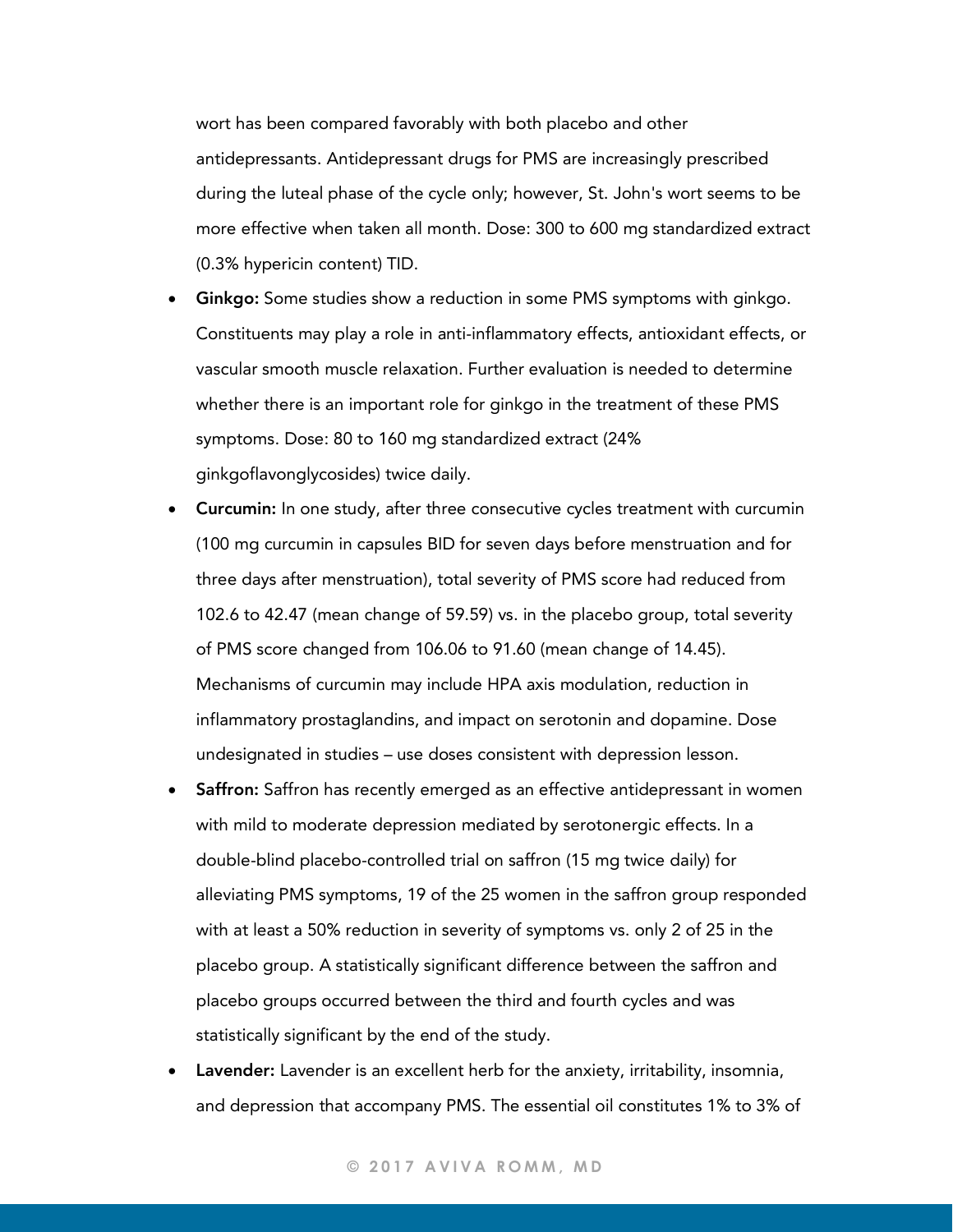the active components and has been shown to elicit feelings of happiness. The German Commission E Monograph states the indications for lavender as mood and sleep disturbances, restlessness, and intestinal conditions of nervous origin. It can be taken as a tea or tincture, or the essential oil indirectly inhaled through a diffuser, in a bath, via application to a pillow on which the patient will sleep, or diluted for use in a massage oil.

- Motherwort: Motherwort was used by the Eclectics, and continues to be used by herbalists today for the treatment of nervous exhaustion, irritability, hysteria, and nervous excitability. It is used clinically for the treatment of dysmenorrhea, and also has mild cardiotonic action, effectively reducing palpitations. Motherwort's combined actions make it a useful addition to PMS formulae, particularly when there is emotional lability and irritability, and if there is accompanying pain. It has a good safety profile. Due to its bitter taste, it is typically taken in tincture form. The German Commission E approves motherwort for nervous cardiac disorders. Dose: 1-4 mL up to TID.
- TCM botanicals: When it comes to the treatment of PMS in the clinic, many herbalists turn to the use of TCM, which offers a unique perspective on possible etiologies and treatment. Although TCM prescribing is always based on physical examination and determination of the specific imbalances of the individual, several classic formulas may be more generically applied, such as Xiao Yao Wan (Free and Easy Wanderer; containing *Bupleurum falcatum*, *Angelica sinensis*, *Paeonia lactiflora, Atractylodes macrocephalae*, *Poria cocos*, *Glycyrrhiza uralensis*, and *Zingiber officinalis)* and Angelica-Peony-Rehmannia Decoction (containing *Angelica sinensis*, *Paeonia lactfilora*, *Rehmannia glutinosa*, *Dioscorea oppositae*, *Fructus Cornii officinalis*, *Alismatic orientalis*, *Moutan radicis*, *Poria cocos, Citrus reticulata, Bupleurum falcatum, and Albizzia julibrissin*). See Safety of Herbal Medicine for precautions with TCM patent medicines.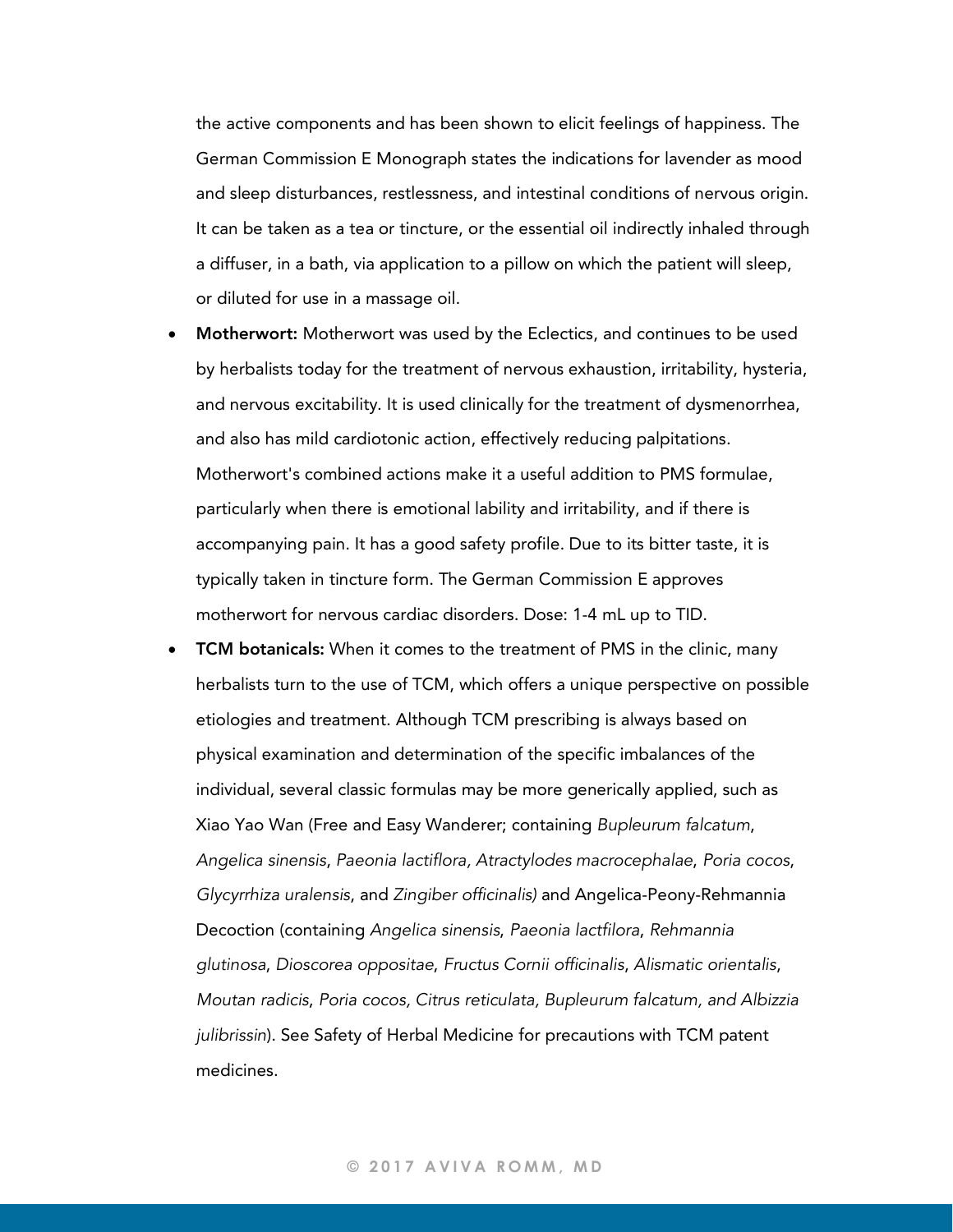- Herbs for HPA axis support: Treatment for women who develop PMS might include adaptogens, nervine tonics, and anxiolytic herbs to counteract the adverse effects of stress on the nervous system.
- Other botanicals for sleep, anxiety, and depression

#### *Supplements:*

- Vitamin B6 (pyridoxine): Most studies have shown a significant and wide range of effect of vitamin B6 in improving PMS symptoms. In Europe, vitamin B6 supplementation is an accepted treatment. Vitamin B6 is prescribed for PMS symptoms based on the rationale that it demonstrates positive effects on the neurotransmitters serotonin, epinephrine, histamine, dopamine, and taurine. Vitamin B6 is thought to be unique in its ability to increase the synthesis of several neurotransmitters in the brain including serotonin and dopamine. Positive effects have been observed in most trials for PMS with vitamin B6 doses ranging from 50 to 600 mg daily or when vitamin B6 (300 mg) is given in conjunction with other nutrients and a healthy diet. Sensory neuropathy is possible with prolonged high dosing; practitioners should be aware of this possibility and inform their patients of toxicity symptoms.
- **Magnesium:** Magnesium supplementation may improve PMS symptoms such as PMS-related pain. Magnesium is known to also promote muscle relaxation. Dose: 300 to 900 mg/day.
- Calcium: Calcium carbonate, 1,200 mg per day in divided doses, has been found in two controlled studies to reduce PMS symptoms.
- Tryptophan: There are some indications that premenstrual food cravings might be an attempt to increase the plasma ratio of tryptophan to other amino acids in order to improve symptoms via an increased central serotonergic activity. There is also limited support (one placebo-controlled trial) for L-tryptophan, 6 g/day, from ovulation until day 3 of menses for the treatment of PMDD. In addition, researchers have observed a reduction in premenstrual symptoms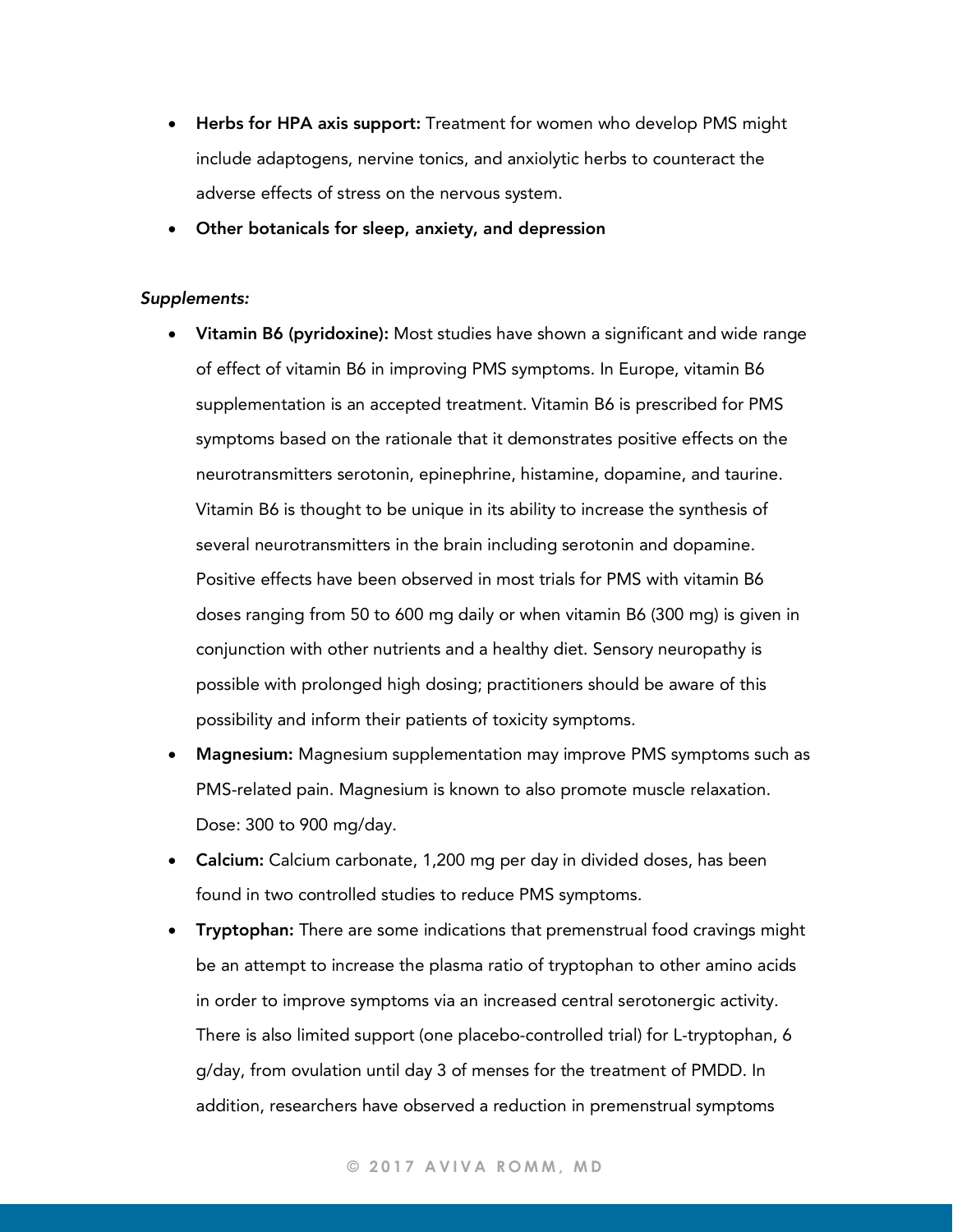when women are given a dietary supplement that selectively increases tryptophan levels. Dietary changes that can be reasonably expected to achieve a similar result include increased frequency of smaller volumes of food; no sugar or refined carbohydrates; regular complex carbohydrate and protein intake at each meal with increased consumption of fish, legumes, eggs, lean meat, and/or low-fat yogurt.

**EFAs:** Many practitioners use evening primrose oil (EPO) for PMS believing that its effects on reduction in inflammatory prostaglandins (PGE1) may improve PMS symptoms. High quality clinical trial evidence of efficacy is lacking. It is typically recommended at a dose of 2 to 3 g/d. Dietary or supplemental omega-3 essential fatty acids, generally in the form of fish oils, are beneficial in depression and doses of up to 4,000 mg daily are advisable.

#### *Mind-body and manual therapies:*

- Yoga: Research evaluating the effectiveness of specific yoga postures in relieving PMS symptoms found improvement in self-reported menstrual distress.
- Massage: Research evaluating the effects of massage therapy for PMS found some improvement in symptoms. Massage therapy has been demonstrated to reduce stress, so for women with a high stress component to their PMS symptoms or musculoskeletal discomforts, regular massage may be beneficial.
- Cognitive therapy: Research on cognitive therapy suggest that it is superior to a wait list (control) for improving premenstrual psychological and physical symptoms and functioning. Cognitive therapy was also found to be superior to group awareness and information-focused therapy.
- Relaxation: Eliciting the relaxation response is a safe, and nonpharmacologic intervention in the treatment of PMS. Women with PMS improved with progressive muscle relaxation in conjunction with guided imagery.